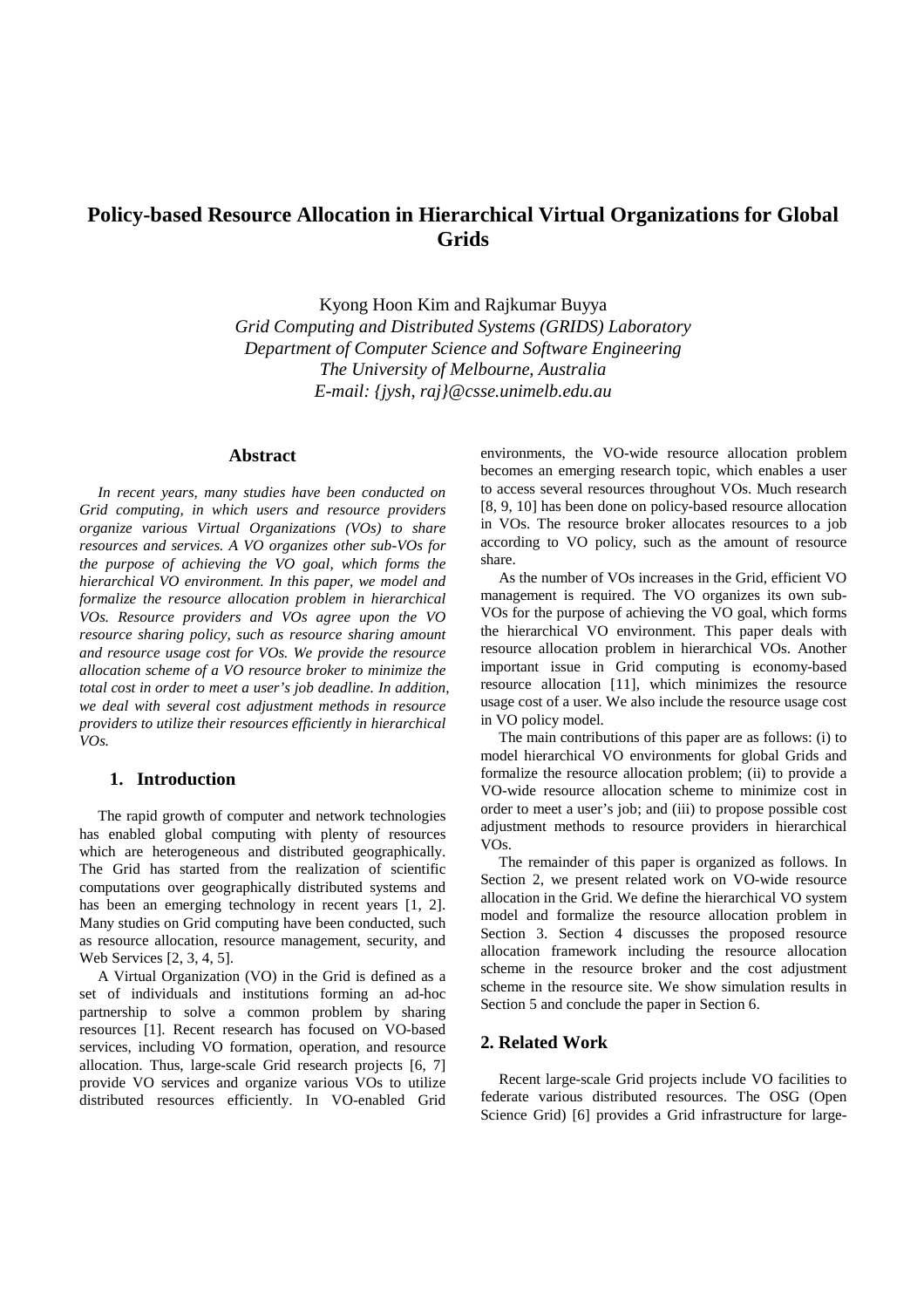scale science applications and resources sharing throughout VOs. The EGEE (Enabling Grids for E-SciencE) [7] also organizes many VOs and shares resources to manage resources efficiently. As the Grid computing expands worldwide, the VO facility is required to integrate various resources. The VOMS (Virtual Organization Membership Service) [12] is an authentication service supporting VOs in Globus toolkit. Most of VO services are built based on VOMS since authentication and authorization is a basic service for supporting VO. Resource providers want only authorized VO users to use their resources.

Recent research on Grid computing has focused on the VO-wide scheduling and resource allocation based on VO polices. In [8], they introduce a new framework for policy based scheduling as a part of SPINIX scheduling system. The scheduling strategy in the framework adjusts resource usage accounts or request priorities for efficient resource usage management. Dumitrescu and Foster [9] propose a usage policy-based scheduling in VOs and evaluate both aggregate resource utilization and aggregate response time. The evaluated usage polices are fixed limit, extensible-limit, and commitment-limit, in which the limit is a fraction of resource in a resource site provided to a specific VO. The commitment-limit policy defines two upper limit: an epoch limit for the average resource utilization limit for a long time and a burst limit for a short time period limit. They propose a prototype resource broker GRUBER [13] for resource usage SLA specification and enforcement in a Grid environment.

Elmroth and Gardfjall [10] have presented a decentralized architecture for a Grid-wide fair scheduling system, where each local scheduler enforces Grid-wide hierarchical share policies using a global resource usage data. The policy engine calculates a fairshare priority factor for a job to support the Grid-wide share policy. Sulistio and Buyya [14] proposed a time optimization algorithm in auction-based proportional share systems with multiple VOs, in which a user broker periodically adjusts a bidding price in order to meet the deadline and minimize the cost. Norman, et. al. [15] developed a model of VO management that operates in complex electronic commerce scenarios. They suggest how to organize a VO for satisfying a user's various service requests. A VO in [15] is defined as a unit of economic services among users and service providers.

Previous research has investigated various policy attributes, such as time [8, 9], resource usage [9, 10], share [10], and cost [14]. Time attribute defines the period of access of a VO user. Resource usage refers to how much a VO user can use a resource in terms of the number of processors [13] or the percentile [9, 10]. Share policy enforces the sharing of resources between projects, groups, and users in a VO. The cost policy defines the resource usage cost for a VO user.

Although the policy models in [8, 10] are based on a VO hierarchy, they assume that resource providers only define the resource sharing of root VOs in VO policy trees, which is called local policy in [10]. All other VOs in policy trees follow the share specified in the policy tree. However, resource providers can provide their resource to any VOs in a VO hierarchy, as well as root VOs. This motivates our research so that we investigate resource allocation in such a case.

Another research motivation is the consideration of resource cost policy in VO-wide resource allocation. In [14], they define two different static costs for a VO and non-VO resource usage. However, in an economy-based Grid environment [11], resource providers adjust their resource costs dynamically according to their current status, such as system utilization. Thus, this paper considers the resource usage cost for a VO and introduces cost adjustment schemes for an efficient resource use. The resource allocation scheme also considers the minimization of the total cost for running a job.

## **3. Hierarchical Virtual Organizations**

# **3.1. Hierarchical VO Environment**

As many VOs are organized in the Grid, it is necessary to federate VOs or share services between VOs. A VO can also divide itself into several sub-VOs for the efficient management. Thus, we define and view a VO as a set of users, resource providers, and sub-VOs, as in [6]. Sub-VOs have similar aims as the VO.

Figure 1 shows an example of hierarchical VOs. VO-A consists of user U1, resource R1, and two sub-VOs (VO-A1 and VO-A2). VO-B is composed of three sub-VOs. A sub-VO can include other sub-VOs, as in VO-A1. Resource



**Figure 1. An example of hierarchical VOs**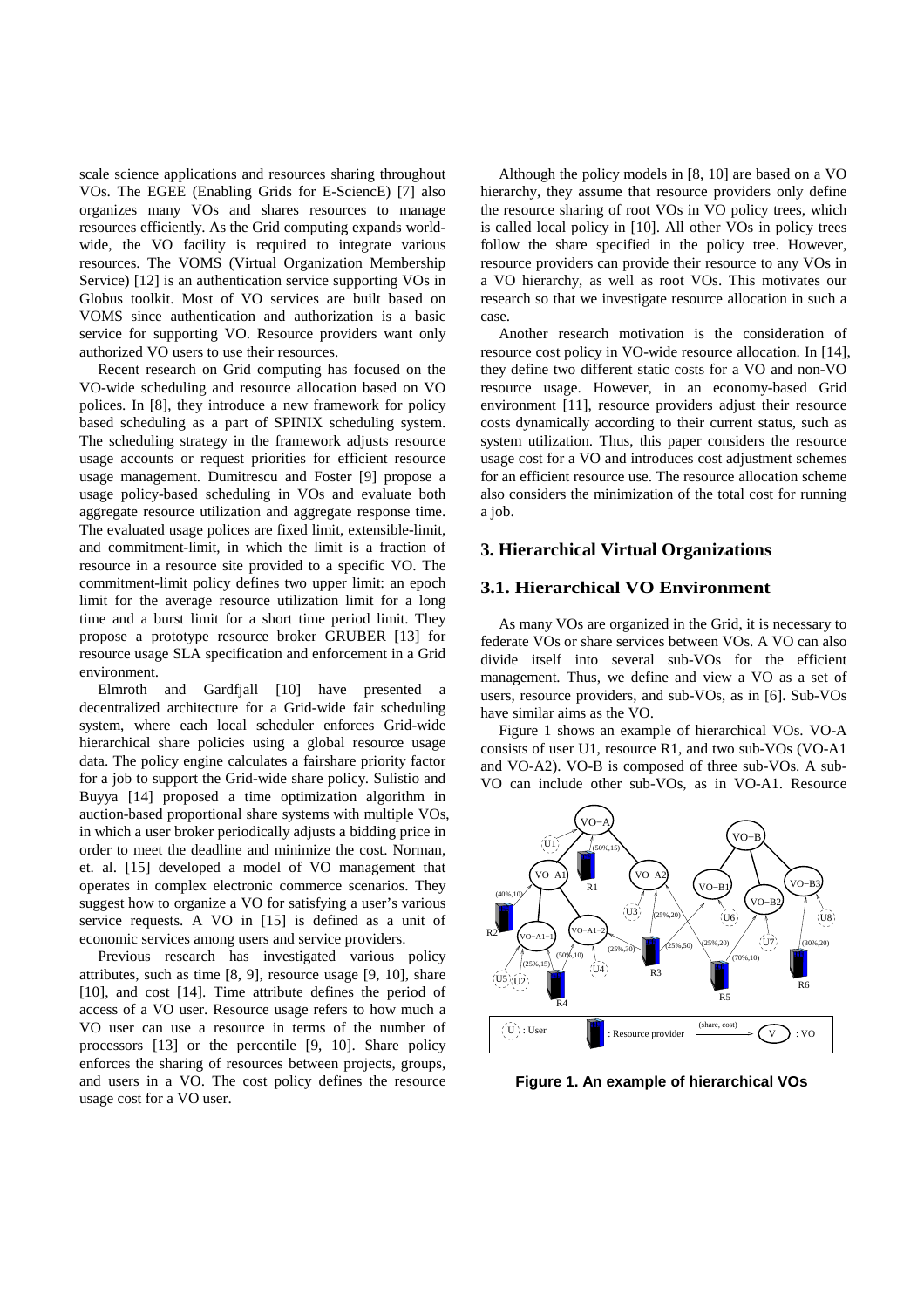

**Figure 2. Container view of VOs in Figure 1**

providers can share their resources to several VOs. For example, R3, R4, and R5 in Figure 1 provide their resources to multiple VOs. Figure 2 shows another way of viewing the hierarchical VOs in Figure 1.

Members in a VO share resources under the same policy, such as resource usage. A VO policy in a hierarchical VO applies to all the users in sub-VOs in the hierarchy. Thus, a user belongs to multiple VOs and can access the resources in these VOs. A user runs a job for his or her VO's goal which is a part of its ancestor VOs. Therefore, a user can use the resources of ancestor VOs. For example, user U2 in Figure 1 can use R4 of VO-A1-1, R2 of VO-A1, and R1 of VO-A.

## **3.2. System Model**

#### **3.2.1. VO model**

The system components in global Grids are users, resource providers, and VOs. A *user* is an end-entity who submits jobs to the Grid and runs the jobs using the resources in VOs. A *resource provider* shares its resources to users in the Grid, especially to users in VOs that each resource provider has joined in. A *VO* is an organization of users, resource providers, and sub-VOs to meet the goal of the VO. Thus, we define the global Grids as  $G = (U, R, V)$ , where  $U$  is a set of users,  $R$  is a set of resource providers, and *V* is a set of VOs in the Grids.

We denote each set of users, resource providers, and sub-VOs in a VO  $v$  as  $U_v$ ,  $R_v$ , and  $V_v$ , respectively, so that a VO *v* is defined by  $(U_v, R_v, V_v)$ . Table 1 shows the VO components of each VO in Figure 1. In hierarchical VOs, we additionally define the following terminologies.

- *Parent VO:* If a VO *v* is one of sub-VOs of *v'*, ( $v \in$  $V_v$ <sup>*v*</sup>), we call *v'* a *parent* VO of *v*. We denote it as *parent (v)*.
- *Ancestor VOs:* For a given VO *v*, all the VOs in the path from  $\nu$  to the root in its VO tree are called *ancestor* VOs of *v*. We denote it as *ancestor (v)*.

**Table 1. System components in Figure 1**

| VO (v)    | VO Components |                               |                       |  |
|-----------|---------------|-------------------------------|-----------------------|--|
|           | Users $(U_v)$ | Resource providers<br>$(R_v)$ | $Sub-VOs (Vv)$        |  |
| VO-A      | $\{U1\}$      | $\{R1\}$                      | $\{VO-A1, VO-A2\}$    |  |
| $VO-A1$   | Ø             | $\{R2\}$                      | {VO-A1-1, VO-A1-2}    |  |
| $VO-A2$   | $\{U3\}$      | $\{R3\}$                      | Ø                     |  |
| $VO-A1-1$ | $\{U2, U5\}$  | ${R4}$                        | Ø                     |  |
| $VO-A1-2$ | $\{U4\}$      | $\{R3, R4\}$                  | Ø                     |  |
| VO-B      | Ø             | Ø                             | {VO-B1, VO-B2, VO-B3} |  |
| $VO-B1$   | $\{U6\}$      | $\{R3\}$                      | Ø                     |  |
| $VO-B2$   | $\{U7\}$      | $\{R5\}$                      | Ø                     |  |
| $VO-B3$   | $\{U8\}$      | $\{R6\}$                      | Ø                     |  |

- *Root VO:* If a VO *v* has no parent VO, it is called a *root* VO.
- *Leaf VO:* If a VO *v* has no sub-VOs ( $V_v = \emptyset$ ), it is called a *leaf* VO*.*
- *Intermediate VO:* If a VO is neither root nor leaf, it is called an *intermediate VO*.

Let us examine hierarchical VOs in Figure 1 as an example. Figure 1 has tow root VOs: VO-A and VO-B, one intermediate VO: VO-A1, and six leaf VOs: VO-A2, VO-B1, VO-B2, VO-B3, VO-A1-1, and VO-A1-2. The ancestor VOs of VO-A1-1 are VO-A1 and VO-A.

#### **3.2.2. Policy model**

In this paper, we consider VO polices between resource providers and their VOs in two aspects: resource share and resource cost.

- *Resource share policy:* This policy implies how much of its resource a resource provider shares in a VO. The current resource share amount is denoted as *share (r, v)*, where  $r \in R_\nu$ . The maximum amount of resource share amount is denoted as *sharemax (r, v)*.
- *Resource cost policy:* This policy defines a resource usage cost in a VO user. The current resource usage cost is denoted as *cost*  $(r, v)$ , where  $r \in R_v$ . The maximum cost of resource usage is denoted as *costmax (r, v)*.

The resource share amount indicates the percentile of the total resource in a resource provider. It has different meanings according to the resource provider's sharing policy. For the space-shared scheduling policy, the share amount implicitly implies the number processors provided to VOs. For the time-share policy, it denotes the proportion in the total processing power of the resource provider shared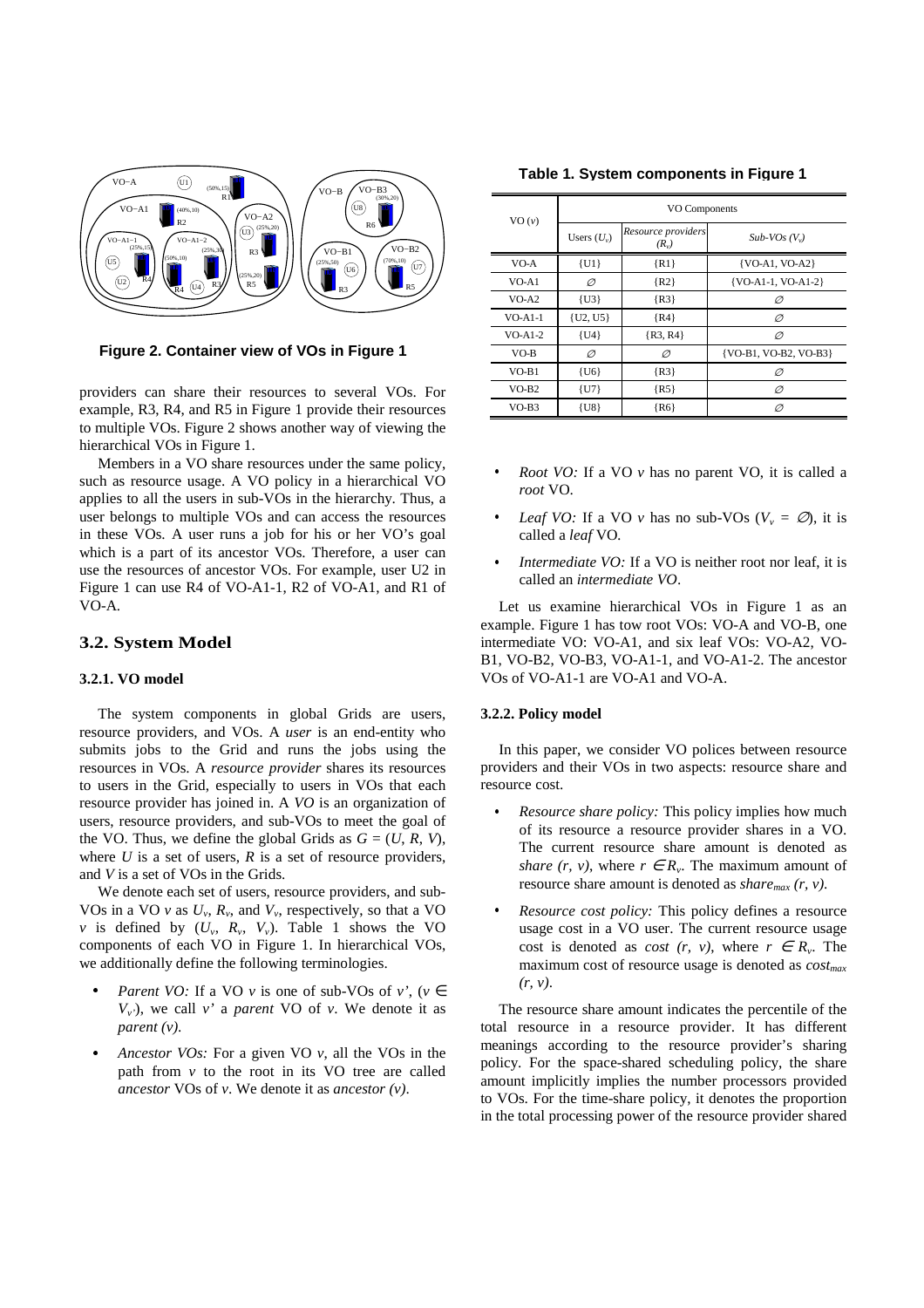to VOs. Our simulations in Section 5 use the time-shared scheduling policy.

Each resource provider *r* agrees that users can use the resource up to the maximum amount of *sharemax (r, v)* for the maximum cost of *costmax (r, v)* for a VO *v*. For example, R5 in Figure 1 provides 25% of resource to VO-A2 for the cost of 20 and 70% to VO-B2 for the cost of 10. Table 2 lists VO policies of resource providers in Figure 1.

| Resource       | VO policy                      |                   |                |  |
|----------------|--------------------------------|-------------------|----------------|--|
| provider $(r)$ | VO(v)                          | share             | cost           |  |
| R <sub>1</sub> | $VO-A$                         | 50%               | 15             |  |
| R <sub>2</sub> | $VO-A1$                        | 40%               | 10             |  |
| R <sub>3</sub> | $VO-A2$<br>$VO-A1-2$<br>$VO-B$ | 25%<br>25%<br>25% | 20<br>30<br>50 |  |
| R <sub>4</sub> | $VO-A1-1$<br>$VO-A1-2$         | 25%<br>50%        | 15<br>10       |  |
| R <sub>5</sub> | $VO-A2$<br>$VO-B2$             | 25%<br>70%        | 20<br>10       |  |
| R6             | $VO-B3$                        | 30%               | 20             |  |

**Table 2. VO policies in Figure 1** 

The current available resource amount to each VO, *share (r, v)*, changes dynamically, as VO users run jobs at the resource. The current resource usage cost is also changed in the run-time. It is possible to provide dynamic cost adjustment according to the current resource utilization. We investigate possible cost adjustment schemes in Section 4.3.

#### **3.2.3. Job model**

A job in this paper is considered to be a bag-of-tasks application [16], which consists of multiple independent tasks with no communication among each others. In order to obtain the job's result, these tasks should be completed. In addition, we specify the deadline of a job as QoS parameter, so that the job execution must be finished before the deadline.

Thus, a user's job is defined as  $(p, \{l_1, l_2, ..., l_p\}, d)$ , where  $p$  is the number of sub-tasks,  $l_i$  is the number of instructions of the *i*-th task in Million Instructions (MIs), and *d* is the deadline. The execution time of a task of length *li* varies according to the processor performance of the resource on which the task is run. Since the execution time is easily obtained from the task length on a resource provider, we use the task length as a task specification instead of the execution time. We also assume that the number of instructions of each task is known in advance.

# **3.3 Formalizing Resource Allocation Problem**

Users in a VO  $v$  use resources in  $R_v$  in order to accomplish the VO purpose. In addition, since users also belong to their ancestor VOs, they can use resources in the ancestor VOs of *v* as well. We define the set of all resources in the Grid for a user *u* to access as  $R_u^G$ .

$$
R_u^G = R_v \cup \left\{ \bigcup_{w \in \text{ ancestor}(v)} R_w \right\} \quad \text{, where } u \in U_v
$$

Now, we formalize a resource allocation problem in hierarchical VO environments. The objective of the resource allocation is to minimize the total resource cost of a user job in order to meet the job deadline. The VO-wide resource allocation problem is defined as follows.

**Definition 1**. (VO-wide Resource Allocation Problem) *For a given job*  $J = (p, {l_1, l_2, ..., l_p}, d)$  *of a user u, the resource allocation problem is defined as mapping of i-th task of l<sub>i</sub>* length to a resource  $r_i \in R_u^G$  as to minimize the *total cost*  $\sum_{i=1}^{p}$  $\int_{i=1}^{p}$  *cost* ( $r_i$ ,  $v_i$ ), subject to the condition that the *total resource usage in*  $r_i$  *is up to share*  $(r_i, v_i)$  *and each task completes before the deadline d.* 

# **4. VO-wide Resource Allocation**

### **4.1. VO-wide Resource Allocation Framework**

The proposed VO-wide resource allocation framework uses a cooperative VO resource broker system. Each VO has a resource broker for the VO users and resource providers. The VO resource broker manages VO policies in the VO and plays a role in allocating jobs submitted by the VO users. It also provides VO policy information to other VO resource brokers. Users and resource providers know locations or service contact points of their VO resource brokers. Figure 3 shows system components and illustrates resource allocation procedures.

- (1) *Submitting jobs*. When a user submits a job, he or she specifies the VO information as well as the job. The user attaches the VO attribute policy, such as the attribute certificate in VOMS [12]. The job with VO policy is submitted to the VO resource broker (VO-RB). Then, the VO resource broker checks the validity of the submitted job with the VO policy engine.
- (2) *Gathering resource sharing information*. In order to provide the best resources to the user, the broker gathers resource sharing information from the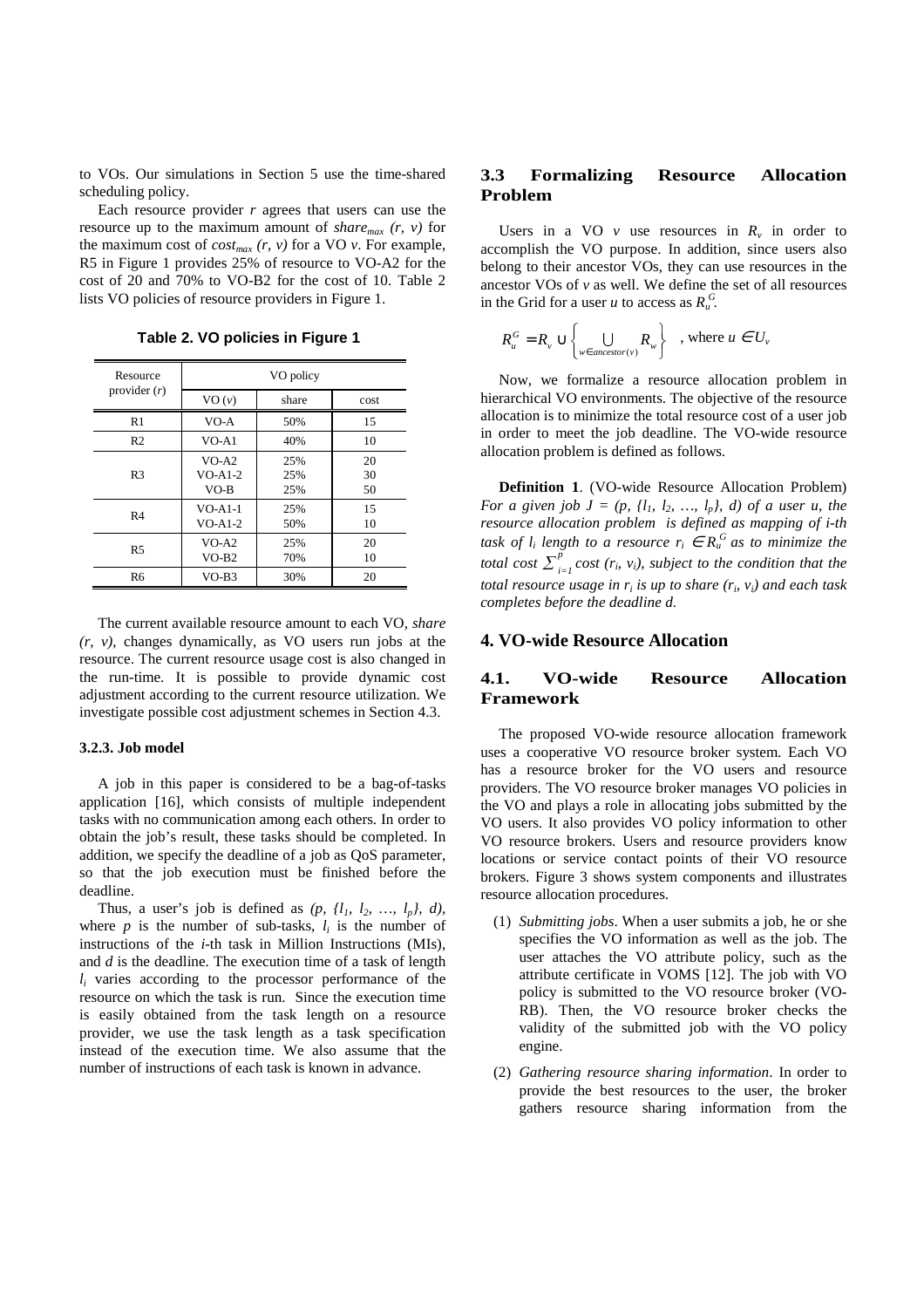

### **Figure 3. The VO-wide resource allocation framework**

ancestor VOs in the VO policy tree. The user can access the resources of the ancestor VOs because the job aims at not only the VO itself but also the ancestor VOs.

- (3) *Allocating resources*. The VO resource broker allocates resources to the job based on the resource sharing information aggregated from other VOs. Tasks of the job can be divided into several resource providers according to loads in resource providers. The task acceptance is accomplished by the local scheduler in each resource provider.
- (4) *Updating sharing polices*. If each resource provider receives a job from the broker, it first validates the job in accordance with the VO policy. For example, the user's VO should be one of the resource provider's VOs or their child VOs. Then, it schedules the job with the local scheduler. The resource provider updates the changed polices to the corresponding VO resource broker.

#### **4.2. Resource Allocation Scheme**

The VO resource broker aims to minimize the total cost for a user's job in order to meet the job deadline under VO resource policies. Figure 4 shows the pseudo resource allocation algorithm of the VO resource broker.

First, the VO resource broker queries the current available resources from the ancestor VO resource brokers in the VO policy tree. It constructs the set of resources,  $R_u^G$ , for the job and sorts the resources in the increasing order of the cost (line  $1 \sim 3$ ).

The allocation scheme is to select the resource with the minimum cost first. The function **Submit** in line 7 of Figure 4 sends the job to the selected resource *r* and returns the number of tasks allocated to that resource. Each resource provider has its own local scheduler, so that it schedules unallocated tasks of the submitted job as long as the used



#### **Figure 4. VO-wide resource allocation scheme**

share amount of the VO does not exceed the total share allowed to that VO. The local scheduler accepts the subtasks only if it can meet their deadlines.

If all *p* sub-tasks are successfully allocated, the algorithm ends and the job is accepted (line 9). However, if there is no sufficient resource to run the job, it cancels all the previously allocated sub-tasks and rejects the job (line  $11 \sim$ l3). The user can submit the rejected job later again, or the resource broker can manage the waiting queue for those rejected jobs.

# **4.3. Cost Adjustment Policies**

One important issue is how a resource provider adjusts VO share policy dynamically to utilize the resource efficiently. The resource provider may increase or decrease the amount of shared resource according to the system load. Users can access up to the amount of *share<sub>max</sub>*  $(r, v)$  on the resource share policy.

In case of the resource cost, a resource provider is in charge of adjusting the cost up to  $cost_{max}(r, v)$ . We consider three cost adjustment schemes for a given maximum cost policy: Static-Cost, Dynamic-VO-cost, and Dynamic-Load-Cost.

(i) *Static-Cost*: It fixes the resource cost as *cost (r, v)* between zero and *costmax (r, v),* regardless of the system status.

(ii) *Dynamic-VO-Cost*: This policy changes the current cost according to the resource usage amount of a VO. Since *share*  $(r, v)$  is the current available resource amount, the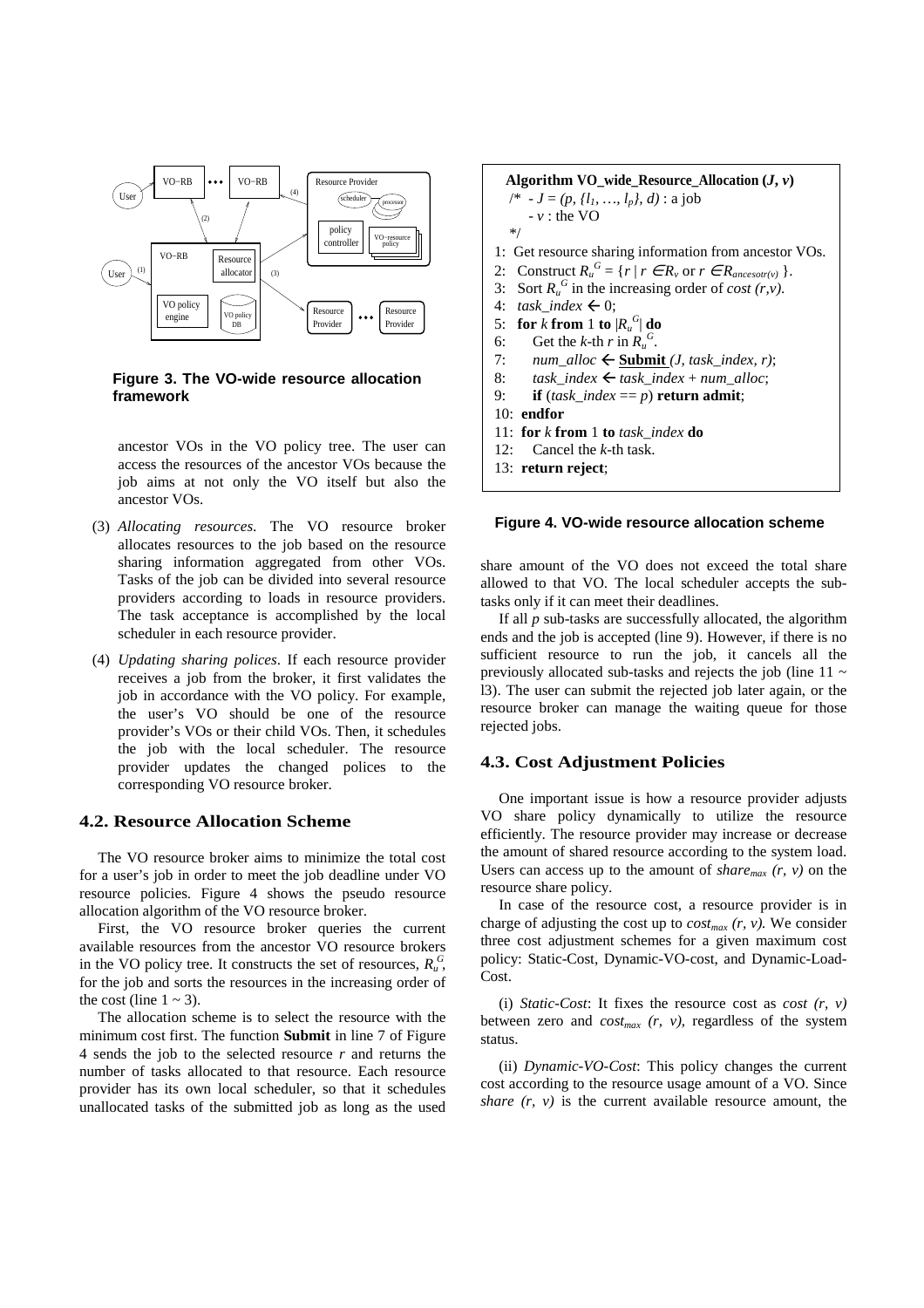share currently used by the VO *v* is defined by *sharemax (r,*   $v = share (r, v)$ . Then, the resource cost for a VO *v* is determined by the following:

$$
cost(r, v) = cost_{\max}(r, v) * \frac{share_{\max}(r, v) - share(r, v)}{share_{\max}(r, v)}
$$

(iii) *Dynamic-Load-Cost*: This policy adjusts the current cost according to the current resource load, as well as the VO resource usage. If the current total resource load is denoted as *load<sup>r</sup>* , then the cost of a VO *v* is defined as:

$$
cost(r, v) = cost_{\max}(r, v) * \frac{share_{\max}(r, v) - share(r, v)}{share_{\max}(r, v)} * load_r
$$

### **5. Simulation Results**

In this section, we simulate the proposed resource allocation schemes using the GridSim toolkit [17, 18]. Figure 5 shows the simulated hierarchical VO environment with five VOs, six resource providers, and one user in each VO. The resource characteristics of six resource providers are shown in Table 3. As shown in Figure 5, R1500 and R1000-1 provide all the resources to VO1 and VO2 respectively. Other resource providers contribute their resources to their VOs evenly. We assume that each VO user continuously generates and submits jobs for the VO.

Each user's jobs are generated by the Poisson distribution with the inter-arrival time of 5 minutes. The number of tasks in each job is selected randomly between 2 and 32. Each job length is in the range from 100,000 MIPS to 1,000,000 MIPS. The deadline is selected from 20 % to 100 % more than the average execution time. The number of total submitted jobs of each user is 1000.

First, we assume all the resource providers use Dynamic-VO-Cost as its cost adjustment scheme with the maximum



**Figure 5. The simulated VO environment** 



**Figure 6. Job acceptance rates** 



**Figure 7. Average unit costs** 

cost of 10. The resource broker accepts only the jobs that can meet their deadlines; otherwise, it rejects them. Although these rejected jobs can be resubmitted later by users, our simulations do not consider these rejected jobs. Figure 6 shows the job acceptance rates of each VO user, which indicate how many jobs are completed before the deadlines. Since VO3 user can access more resource including 50% of R1250, 50% of R1000-2, 50% of R750 and shares R1500 through VO1, its job acceptance rate is the highest. Users VO4 and VO5 also show high job acceptance rates because they can use resources in ancestor

**Table 3. Resource characteristics** 

| Resource             | Resource characteristics        |                         |  |
|----------------------|---------------------------------|-------------------------|--|
| provider $(r)$       | Processor<br>performance (MIPS) | Number of<br>processors |  |
| R <sub>1500</sub>    | 1500                            | 20                      |  |
| R <sub>1250</sub>    | 1250                            | 20                      |  |
| R1000-1              | 1000                            | 20                      |  |
| R <sub>1000</sub> -2 | 1000                            | 20                      |  |
| R750                 | 750                             | 20                      |  |
| R500                 | 500                             | 20                      |  |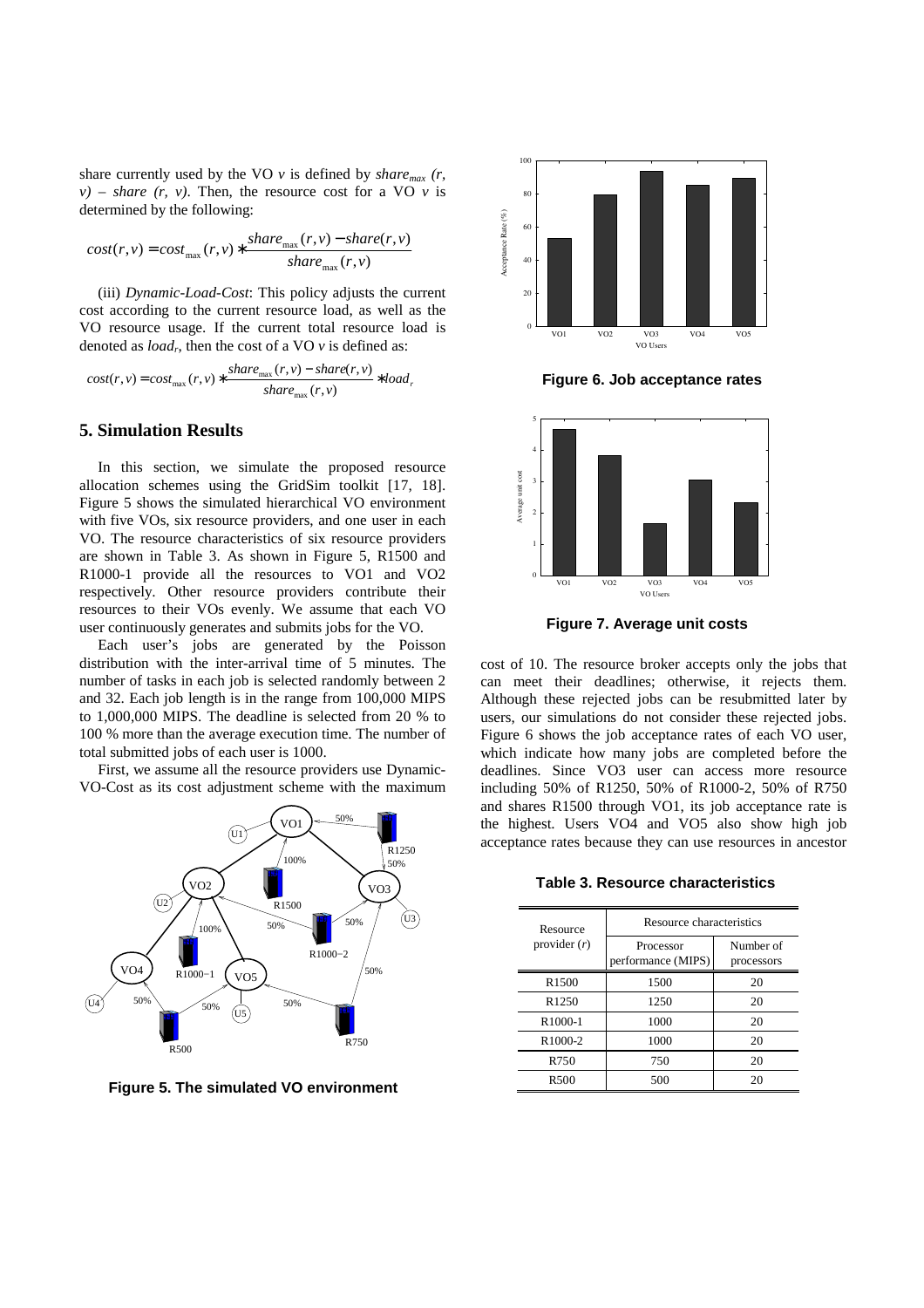

**Figure 8. Utilizations of resource providers (with Bezier approximation)** 



**Figure 9. Utilizations of VO users in resource providers R1500 and R1000-1**

VOs, as well as their own VO resources. VO1 user shows the lowest acceptance rate due to lack of resources. Figure 7 shows the average unit cost for each VO user. The average cost is in inverse proportion to the job acceptance rate of Figure 6, since VO users with more resources can select the lower-cost resources.

Figure 8 shows the average utilization in each resource provider using Bezier approximation. The number in parenthesis indicates the average utilization during the simulations. Since R1500 and R1000-1 are used by various VO users throughout the hierarchy, their overall utilizations are high compared to other resources.

Figure 9 (a) and (b) show the utilization by each VO user in R1500 and R1000-1 respectively. As shown in Figure 9, resources in a VO are not only dynamically used by the VO users, but also by sub-VO users. In R1500, VO1 user occupies about  $38\%$  (=24.2%/64.0%) of the average utilization. VO2 and VO4 users share about 40% of the resource, while VO3 and VO5 users utilize the remaining 22%. In case of R1000-1, VO2 user occupies 44% of the

resource utilization, while VO4 and VO5 users share the remaining 56% of the resource.

Next, we change the cost adjustment schemes of resource providers. The cost adjustment schemes in R1250, R1000-2, and R750 are kept as Dynamic-VO-Cost, while those in other resource providers are changed with Static-Cost and Dynamic-Load-Cost. Table 4 shows the average utilizations for three cost adjustment schemes of those three resource providers. In general, when Static-Cost is used, resource utilization becomes low compared to Dynamic-VO-Cost. Dynamic-Load-Cost shows more utilization since it adjusts the current cost according to the system load as well as the VO usage. When the system load is low, the low cost of the resource encourages users to use the resource. The utilization of R1500 with Static-Cost is high because users have no choice but to use R1500 when the costs of other resources are high.